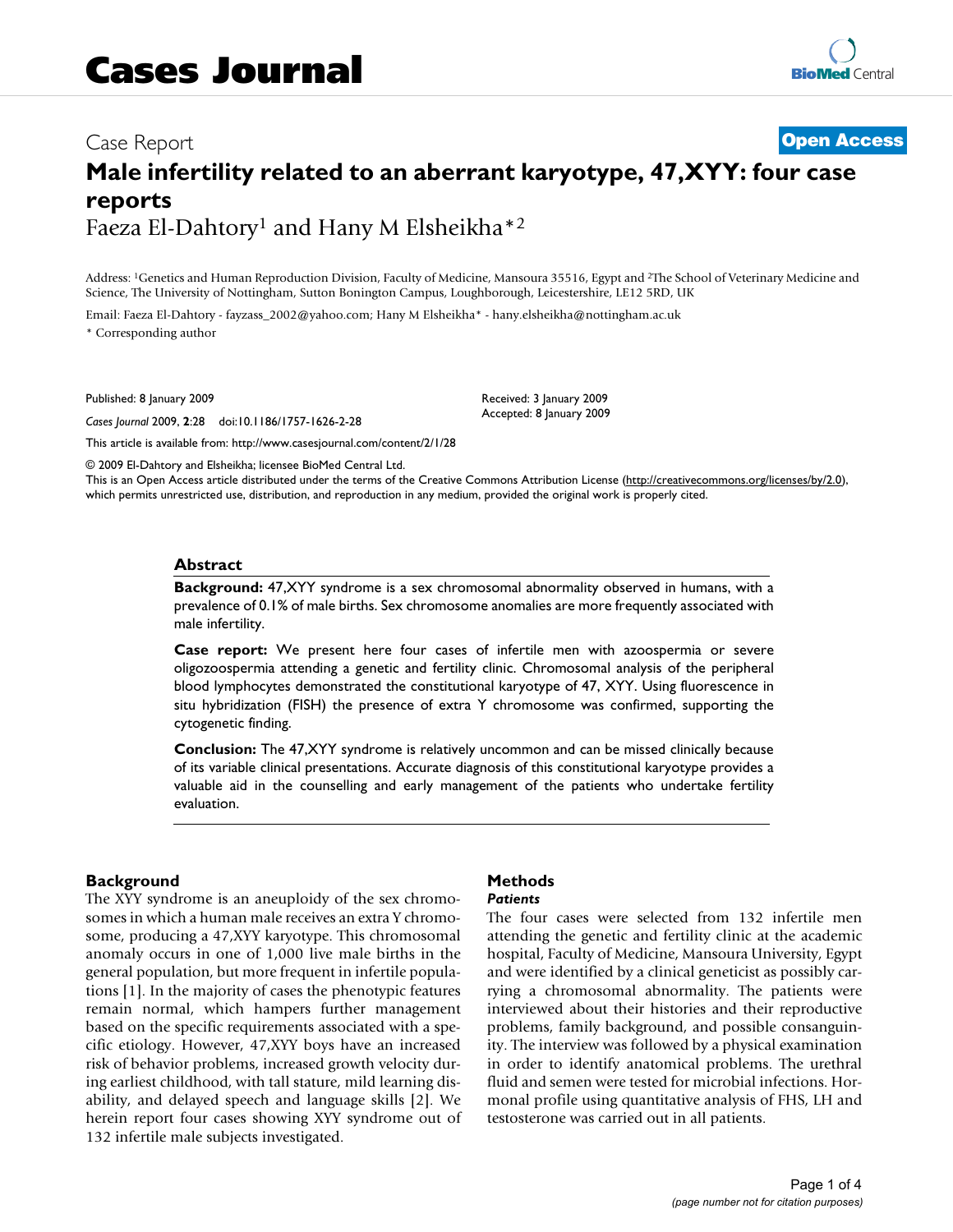#### *Conventional cytogenetic analysis*

Blood samples were collected from all patients into heparinised test tubes. Peripheral blood samples of the patient were cultured for 72 hours in RPMI-1640 medium supplemented with fetal bovine serum and phytohemagglutinin. Cytogenetic analysis was performed in all patients by using the GTG banding technique [3]. At least 30 metaphases were analysed. The best metaphases were photographed to determine the patients' karyotype. The karyotypes were described according to the ISCN 95 nomenclature [4].

#### *FISH*

We performed FISH using fluorescence-labeled X- and Ycentromeric probes according to the manufacturer's recommendations. Analysis was done using a Zeiss Axioplan epifluorescent microscope equipped with appropriate filters. Images were captured using Cytovision V2.81 Image Analysis software (Applied Imaging International, San Jose, CA, USA).

### **Results**

#### *Case presentation*

#### *Case 1*

A 31-year-old man was admitted to the hospital because of sterility. The patient was the oldest of three normal siblings born to consanguineous healthy parents. He had normal phenotypic features with unremarkable medical history. He had tall stature (height, 193 cm; weight, 74 kg) with an arm span of 206 cm. Endocrinological testing demonstrated increase in the FSH and LH levels (26.5 and 16.9 mIU/mL, respectively), and a very low level of testosterone (1.8 ng/ mL). Seminal analysis revealed azoospermia.

#### *Case 2*

A 30-year-old man visited our outpatient clinic complaining of infertility of 4 years' duration. There was no family history of similarly affected members. The parents were cousins. Physical examination revealed a normal male with a height of 187 cm and a weight of 71 kg. Both testicular volumes were 14 ml. Measurement of serum hormone levels demonstrated normal values for LH (4.2 mIU/mL) and testosterone (6.8 ng/mL) with elevated level of FSH (21.3 mIU/mL). Seminal analyses revealed severe oligozoospermia with a sperm concentration of  $0.7 \times 10^6$ /ml  $(4.9 \times 10^6)$ /ejaculate), 24% motility, and 5% normal morphology.

#### *Case 3*

A 30-year-old man with 4 years of primary infertility due to oligozoospermia  $1.3 \times 10^6/\text{ml}$  (8.5  $\times 10^6/\text{e}$ jaculate), 18% normal motility and 4% normal morphology. He is the first boy born to non consanguineous parents with two normal brothers. No family history of similarly affected members. Blood work results included high FSH and LH, (19.3 and 17.3 mIU/ml, respectively), and low testosterone (2.8 ng/ml).

#### *Case 4*

A 40-year-old man presented with 3 years of primary infertility. He is the youngest boy born of non consanguineous marriage with two normal brothers. There were no relevant findings regarding his past history and habits. The family history was unremarkable. Results on physical examination and ultrasound analysis of his genitourinary system were normal, with normal testicular volume. Results on hematologic and biochemical parameters were normal. Levels of FSH and LH were high (14.5 and 18.6 mIU/ml, respectively) and testosterone level was within low normal limit (3.6 ng/ml). Two semen analyses demonstrated oligozoospermia with a sperm count of  $2.5 \times 10^6$ /ml (8  $\times 10^6$ /ejaculate), 25% normal motility and 4% normal morphology.

### *Cytogenetic features*

Chromosomes studies with conventional cytogenetic analysis revealed numerical chromosomal abnormalities in the four patients. The GTG-banding revealed the abnormal non-mosaic 47,XYY karyotype in metaphase cells in all four patients (Fig. 1). The presence of extra Y chromosome was confirmed by FISH analysis, using fluorescencelabeled X- and Y- centromeric probes (Figs. 2 and 3).

#### **Discussion and conclusion**

The existence of a genetic component to human infertility has been suggested, although neither the specific abnormalities involved, nor their genetic mechanism of transmission, are completely defined. The present report aimed to present four cases of male patients who admitted to the genetic and fertility unit at Mansoura University Hospital because of infertility problems. Cytogenetic analysis using GTG-banding technique revealed the karyotype 47,XYY among all patients. Although cytogenetic analyses are sometimes tedious, they are very important for the identification of a variety of syndromes. Additionally, the success of providing a clinical diagnosis with cytogenetic techniques can be improved using FISH and other complementary molecular biology techniques. The latter coupled with conventional karyotying, can largely overcome the limitations of conventional banding in the accurate diagnosis and interpretation of subtle or complex chromosomal abnormalities. With both approaches, a definitive diagnosis of a 47,XYY chromosomal disorder was achieved in our study. The information obtained by such techniques provides a basis for deciding the necessary clinical management and genetic counselling of patients who require this service.

The medical history of all patients was unremarkable. There was no familial history of congenital malformation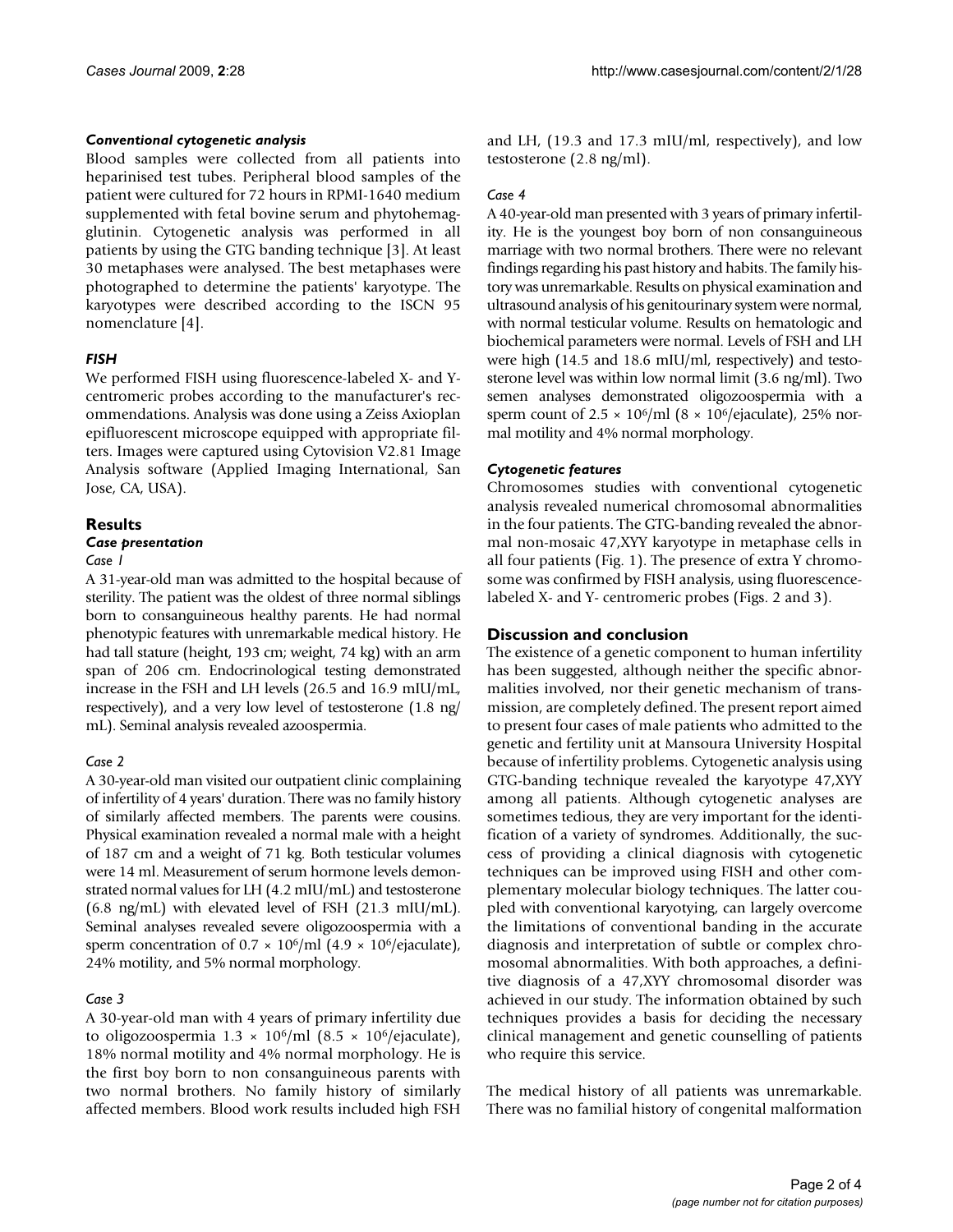

nor of exposure to drugs or toxic environmental agents. Routine analyses showed no infectious cause for their infertility. Testosterone levels are normal in 47,XYY males [5], but patients in our study had low to normal testosterone level and high to normal levels of FSH and LH. Semen analysis showed abnormal profile. Semen abnormalities may result from multiple causes such as Y chromosome microdeletions and CFTR gene mutations [6,7], but none of these was found in any of the four patients.

It was hypothesised that human male subfertility may have a familial component [8]. From the data presented, it appears that infertility may have a genetic basis since all the four patients came from families with consanguinity marriage, but it was out of the scope of this report to evaluate the relationship between consanguinity and this chromosomal anomaly or the possibility that consanguinity may influence the phenotypic characteristics. In general, 47,XYY is not inherited, but usually occurs as a random error in chromosome separation during the formation of sperm cells, leading to formation of sperm cells with an extra copy of the Y chromosome. If one of these peculiar sperm cells contributes to the genetic makeup of a child, the child will have an extra Y chromosome in each of the body's cells [9]. In some cases, the addition of an extra Y chromosome results from nondisjunction during cell division during a post-zygotic mitosis in early embryonic development. This can produce 46,XY/ 47,XYY mosaics [9].

Cytogenetic abnormalities have been known to be important causes of male infertility for decades and chromosomal abnormalities are more frequently observed in the population of azoo- and/or oligozoospermic males than in the general population. Men with a 47,XYY karyotype are generally fertile and there is no evidence of transmission of the extra Y chromosome to their progeny because